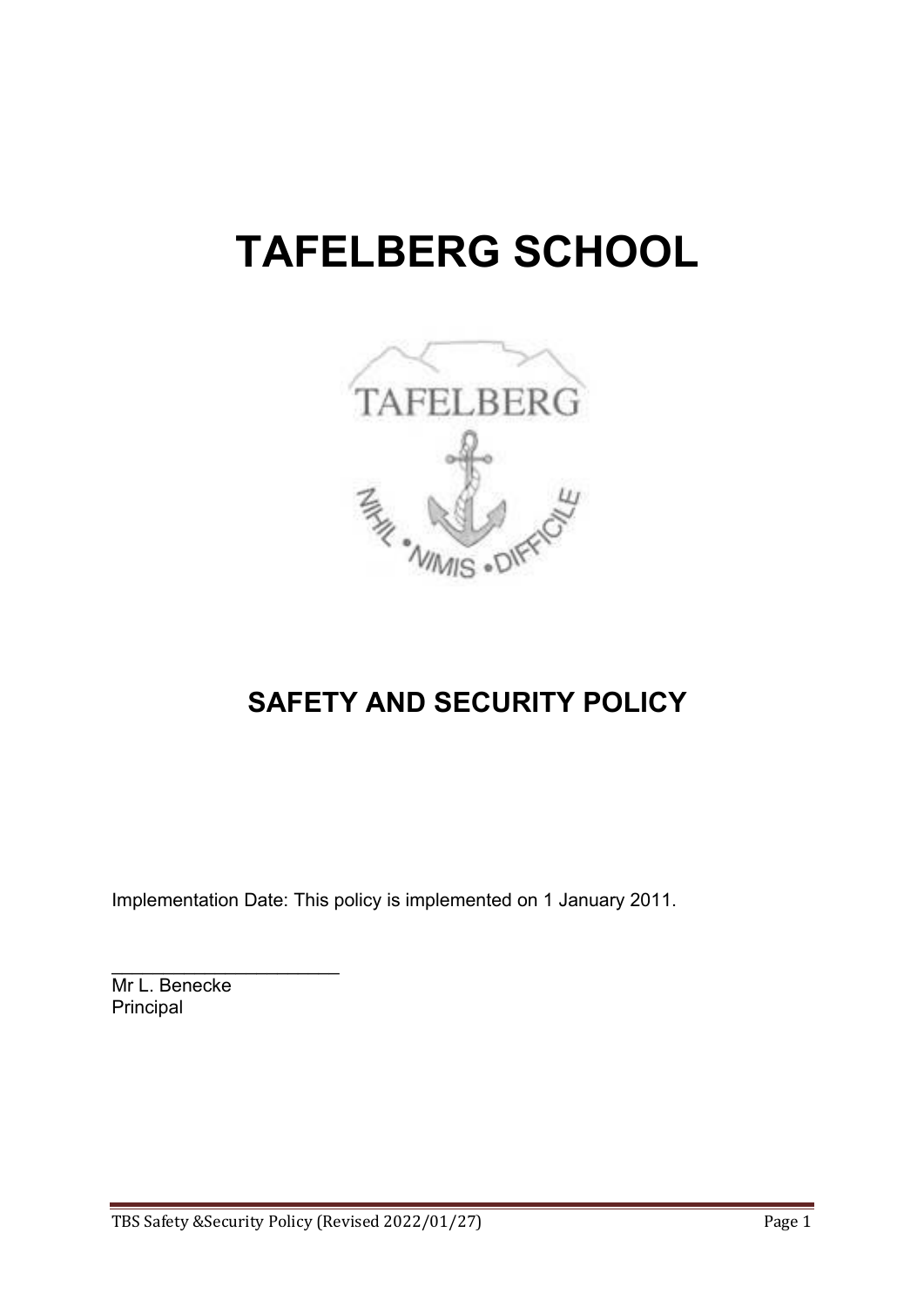## **1. Introduction**

Tafelberg prides itself in the standard of education and quality of interventions provided to our learners. We wish to maintain and improve in the holistic development of our learners and their well-being and create a safe educational environment.

#### **2. Aim and Objective**

- To ensure fast and well co-ordinated action in an emergency situation.
- To assess the type of emergency that may be required to be dealt with.
- To outline the procedures adopted to cope with fire, bomb threat, civil unrest and any other emergency which may arise and to instill confidence in those carrying out this task thus avoiding panic.

## **3. Command and Control**

At all times during an emergency or an exercise the Emergency Controller (normally the Principal and/or Vice Principal) will be in absolute control and will:

- Issue directives relating to the incident;
- Co-ordinate actions as laid down in this plan;
- Liaise with the emergency / essential services;
- Set an example by remaining calm and in control of the situation.

## **4. Control Centre**

The reception office would act as the control centre for an emergency. Information incoming or outgoing relating to the incident must be recorded and passed through this centre. This office must be equipped with the necessary telephone and warning equipment as well as a list of the relevant emergency and essential service telephone numbers1

#### **5. Safety Committee2**

The Safety Committee is responsible for:

- 5.1. Identify the school's security problems $3$
- 5.2. Revise the Safety & Security Policy yearly;
- 5.3. Overseeing and monitoring the implementation of the Safety & Security Policy;
- 5.4. Ensure regular Evacuation Drills for learners and staff;
- 5.5. Regularly check emergency sirens, fire extinguishers, first aid boxes.
- 5.6. Assist Emergency Controller during evacuation and or emergency situations.
- 5.7. The Fire Fighting team<sup>4</sup> must receive training.
- 5.8. The Fire Fighting team is responsible to assist the Fire department in the case of a fire.

# TBS Safety & Security Policy (Revised 2022/01/27) Page 2

<sup>1</sup> Annexure A: Essential Service Contact number

<sup>2</sup> Annexure B: Names of Safety Committee members

<sup>&</sup>lt;sup>3</sup> Annexure C: Safety & Security Audit checklist

<sup>4</sup> Annexure B: Names of Fire Fighting team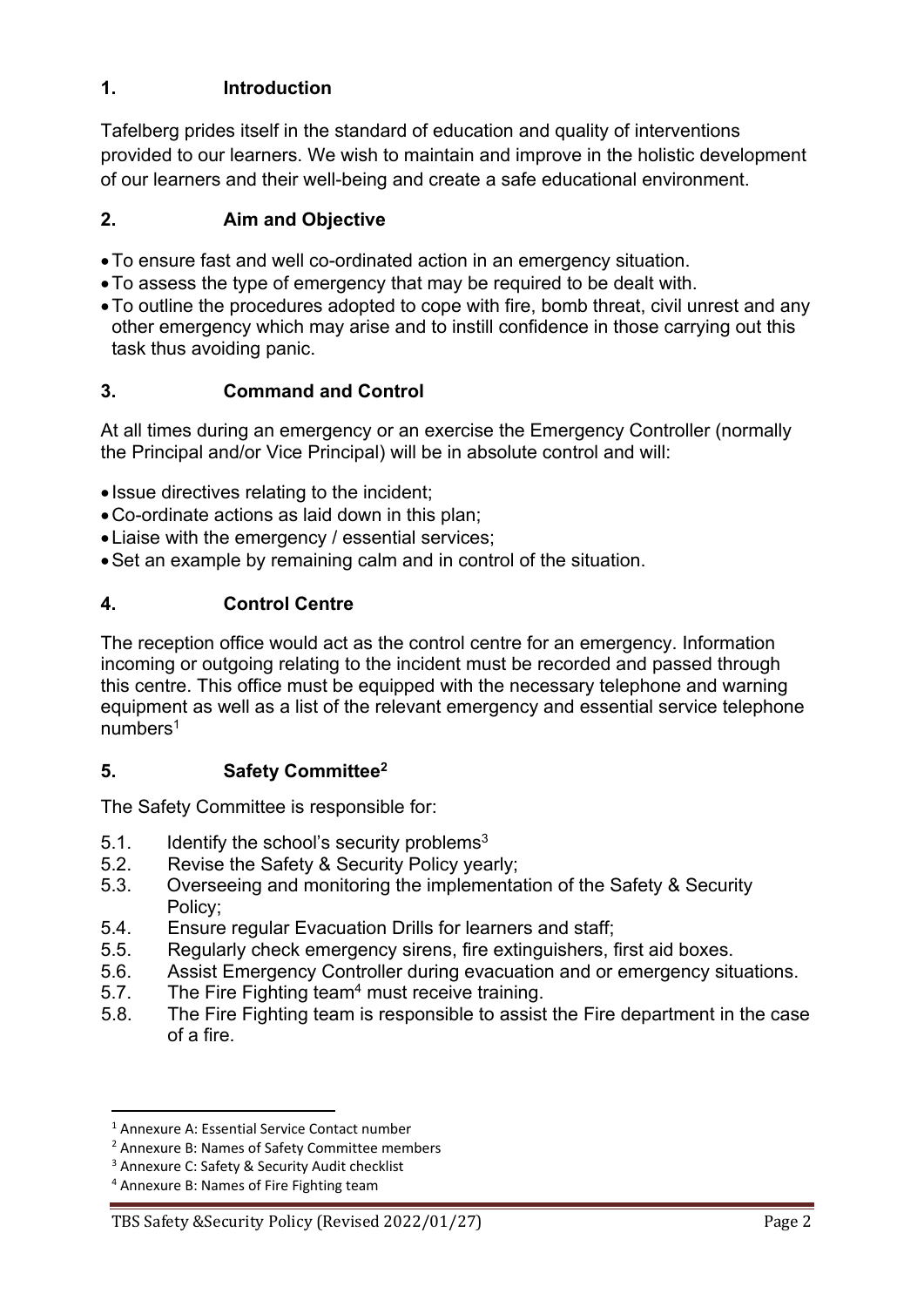# **SECTION A:**

#### **6. Dangerous Weapons, Substances and Practices**

- 6.1. In accordance with the school Code of Conduct, Discipline and Drug Policies no learner, educator, other employee, parent or visitor to the school may bring any of the following on to the school premises:
- 6.1.1. Offensive material or literature e.g. pornography.<br>6.1.2 Undesirable substances i.e. cigarettes, alcohol, e
- 6.1.2. Undesirable substances i.e. cigarettes, alcohol, etc.<br>6.1.3. Anv form of illegal substances e.g. drugs etc.
- Any form of illegal substances e.g. drugs etc.
- 6.1.4. Sharp instruments or other weapons of any kind or any object which may be used as a weapon (including toy replicas).
- 6.2. In accordance with the South African Schools Act 84 of 1996: Regulations for Safety Measures at Public School, Paragraph 4(3), a police official or, in his absence, the principal or delegate may, without warrant :
- 6.2.1. search any public school premises if he or she has a reasonable suspicion that a dangerous object or illegal drugs may be present on the public school premises in contravention of the regulations;
- 6.2.2 search any person present on the public school premises; and
- 6.2.3. seize any dangerous object or illegal drugs present on public school premises or on the person in contravention of these regulations.
- 6.3. Cleaning and maintenance staff may under no circumstances:
- 6.3.1. leave dangerous or poisonous substances and objects e.g. paint, cleaning materials, chemicals, garden tools, power tools lying unattended on the school premises;
- 6.3.2. operate lawn mowers, power tools, weed eaters, motorised vehicles or any other machinery which might constitute a danger, near learners, educators, spectators or visitors to the school, and without wearing the proper protective gear.

#### **7. Dangerous Practices taking place in the school grounds or while not under the supervision of an educator**

The following practices are prohibited in the school grounds unless they take place under the direct supervision of an educator. These include:

- 7.1. The use of athletics and other sports equipment;
- 7.2. The playing of dangerous games and activities;
- 7.3. Climbing onto roofs, fences, gates, trees or vehicles;
- 7.4. Riding of bicycles, scooters and motorbikes in the school grounds;
- 7.5. Exceeding the speed limit of 10km/h with a motor vehicle;
- 7.6. The use of rollerblades, skateboards or similar devices in the school grounds (if permission is granted, the person must wear the appropriate protective gear).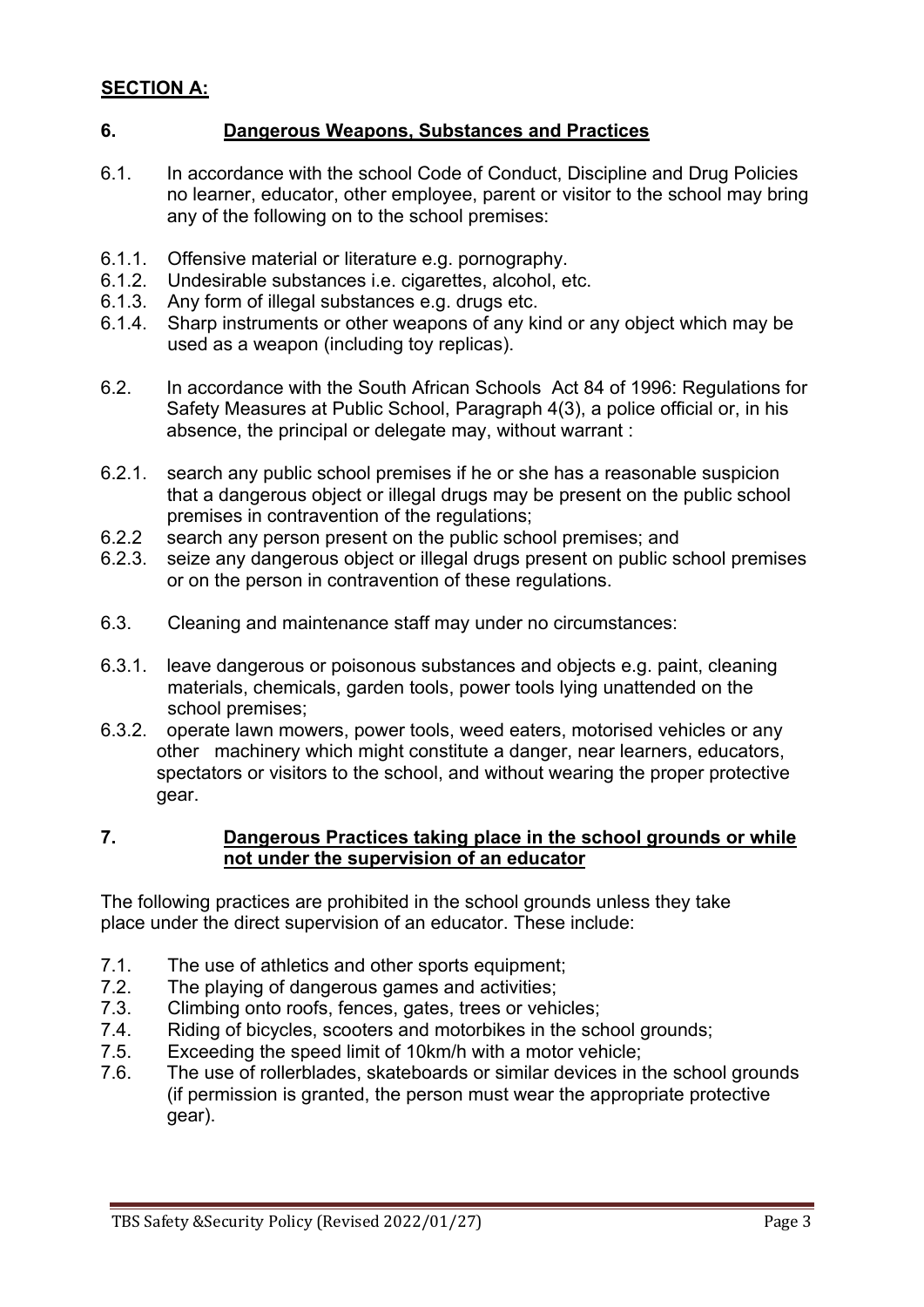## **8. Areas with extra safety precautions**

In certain areas of the school special care needs to be taken by the educators when in charge of activities in these areas. Regulations apply in the following areas:

#### **8.1. Art Room**

- 8.1.1. No learners are allowed in the art room, unless an educator is present.
- 8.1.2. No learners are allowed in the store room, unless instructed by an educator.
- 8.1.3. The storeroom must be locked at all times.
- 8.1.4. Learners may not use sharp or cutting objects without the supervision of an educator.
- 8.1.5. All equipment must be put away at the end of each lesson and the room must be tidy and uncluttered.
- 8.1.6. All regulations mentioned in *8.2*. apply for the Art Room.

#### **8.2. Classrooms**

- 8.2.1. No climbing on the shelves, desks, chairs or any other furniture.
- 8.2.2. No running about, playing etc. is allowed.
- 8.2.3. Learners may not touch or operate any technological equipment (e.g. PC, projector,

Smartboards, TV etc.) unless instructed by the educator.

- 8.2.4. Learners may not touch the power points/ wall sockets.
- 8.2.5. Learners may not use sharp or cutting objects without the supervision of an educator.
- 8.2.6. All medication and valuables must be locked away.

#### **8.3. Consumer Study Room**

- 8.3.1. No learners are allowed in the consumer study room, unless an educator is present.
- 8.3.2. No learners are allowed in the store room, unless instructed by an educator.
- 8.3.3. The storeroom must be locked at all times.
- 8.3.4. No learners are allowed to use the stoves or any other kitchen appliances without supervision of an educator.
- 8.3.5. All equipment must be put away at the end of each lesson and the room must be tidy and uncluttered.
- 8.3.6. All regulations mentioned in *8.2.* apply for the Consumer Study Room.

#### **8.4. Technology & Machine Room**

- 8.4.1. The Technology & Machine Room must be locked when not in use.
- 8.4.2. An educator must be present at all times during a lesson.
- 8.4.3. No learners are allowed inside the technology and or machine room unless an educator is present.
- 8.4.4. The educator must maintain strict discipline and ensure that equipment and materials are used correctly.
- 8.4.5. Learners must use equipment with extreme care.
- 8.4.6. Learners must wear the appropriate safety gear when operating machinery.
- 8.4.7. Broken or malfunctioning tools must be handed to the educator.
- 8.4.8. No learners may use any of the electric machinery or equipment unless instructed.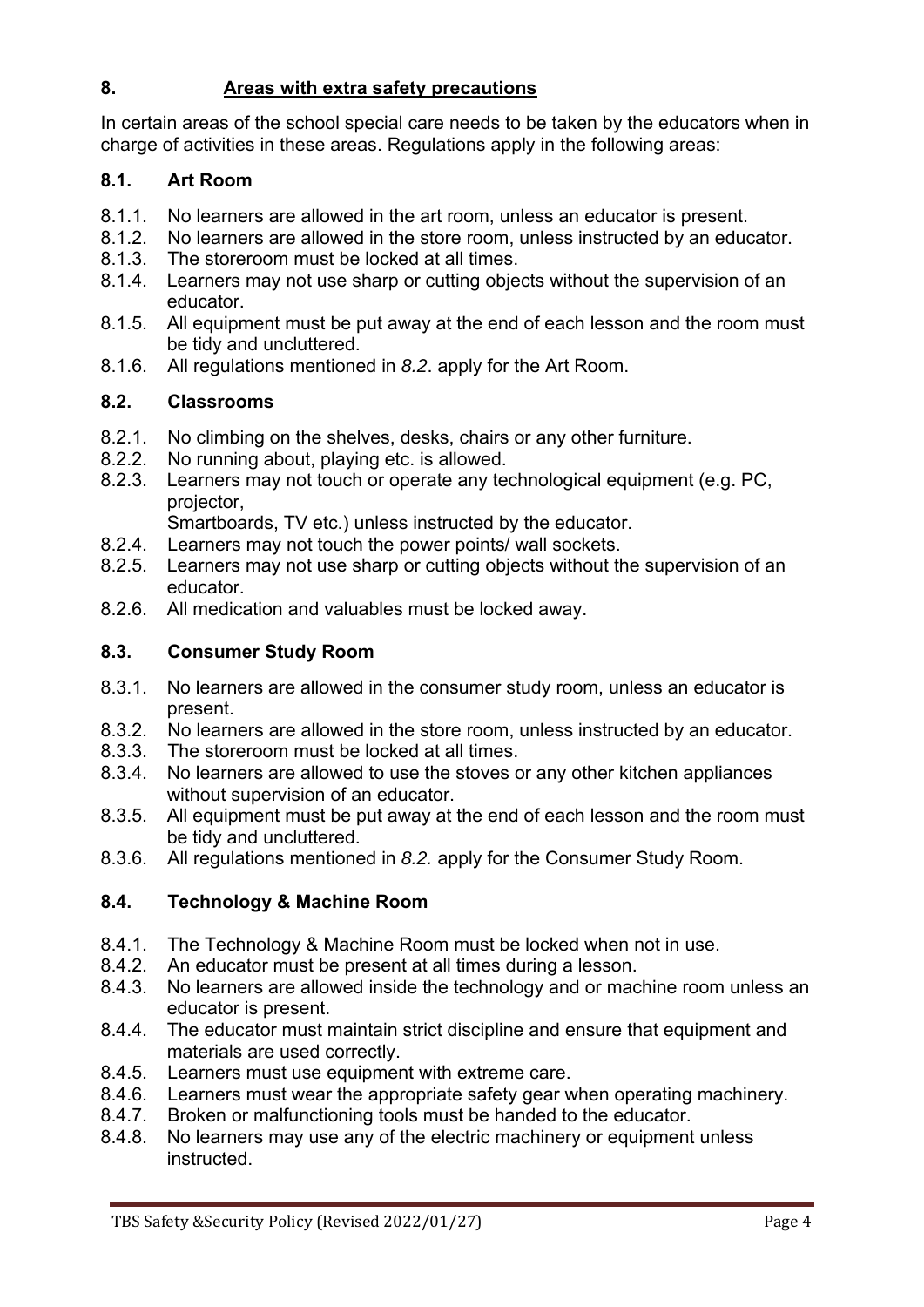- 8.4.9. Learners must be instructed in the safe use of machinery before they are allowed to use it.
- 8.4.10. The educator is to ensure that all machines are safe and that high safety standards are maintained.
- 8.4.11. Electric equipment must be unplugged from the wall sockets when not in use.
- 8.4.12. All equipment must be put away at the end of each lesson and the room must be tidy and uncluttered.
- 8.4.13. All regulations mentioned in *8.2.* apply for the Technology & Machine Room.
- 8.4.14. Refer to OSA with regard to working with all machinery.

## **8.5. Machinery and Occupational Safety Act (Act No. 6, 1983)**

- 8.5.1. Every employer or user of machinery is required by law to provide safety equipment in connection with machinery, and it's an offence for any person to fail to use such equipment properly or to interfere with them.
- 8.5.2. No person working in close proximity to moving machinery shall wear loosely fitting outer clothing, any jewellery, any watch or key chain, any long loosehanging hair or anything which may be caught up in the moving parts of such machinery.
- 8.5.3. Machinery in motion shall not be cleared, repaired, adjusted or oiled, unless by a competent person when it is impracticable to stop such machinery.
- 8.5.4. No person under the influence of alcohol or drugs shall enter premises where machinery is used.
- 8.5.5. Any accident or other incident which threatens or is likely to threaten the safety of employees must report it to the estate manager and or Vice Principal immediately.

## **9. Procedures**

- 9.1. It is the responsibility of anyone becoming aware of a breach in regulations to report occurrence to the educator supervising the activity.
- 9.2. If able, the educator must remedy the situation immediately and take measures to prevent a reoccurrence.
- 9.3. If the educator is unable to deal with the situation or cannot be located the incident must be reported to the Secretary immediately.
- 9.4. Learners should be encouraged to report any potentially hazardous objects e.g. cracked mirrors, broken windows etc.

# **SECTION B: ACCESS**

#### **10. Access to the school: General**

- 10.1. All educators, support staff and general workers are responsible for monitoring the presence of strangers on the school property.
- 10.2. Visitors must use the intercom by the main gate to identify themselves, before getting permission to enter the school grounds.
- 10.3. Visitors must park in the designated parking area.
- 10.4. Visitors must report to reception once they have entered the school grounds.
- 10.5. Visitors will receive a distinctive visitor's badge that must be worn at all times in a place that is visible.
- 10.6. Visitors must report back to reception before they leave.
- 10.7. If entry is gained to the school by other means or visitors do not comply with the above, the Principal/ Secretary/ Vice Principal must be contacted immediately. SAPS / District Watch must be called if necessary.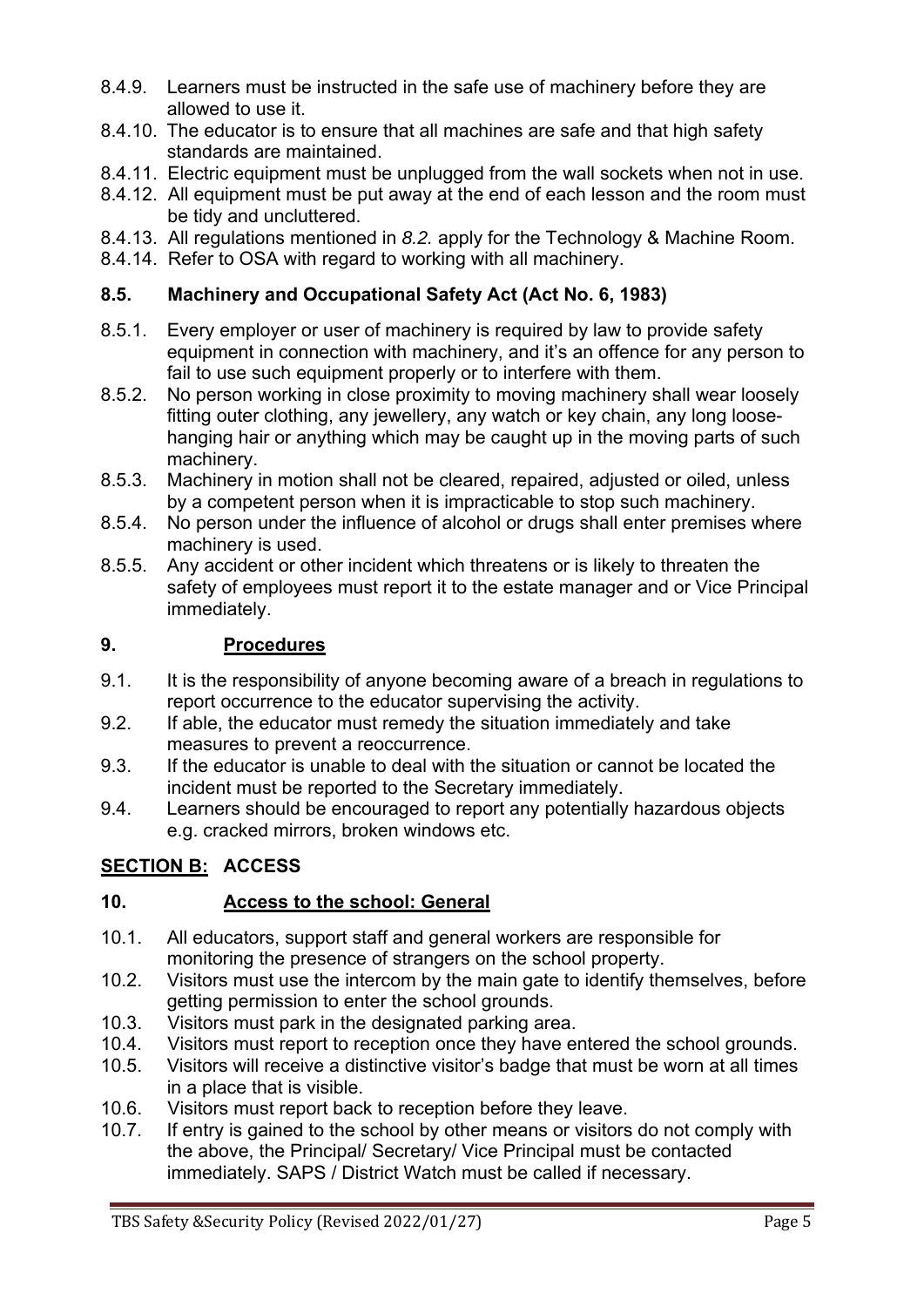10.8. Visiting groups (sport etc.), speakers must be met and welcomed and showed around by the appropriate staff member.

#### **11. Access to the school: Parents**

- 11.1. The school encourages regular meetings with parents.
- 11.2. Parents must make an appointment to see any staff members.
- 11.3. Parents must make use of the main school gate, and not the learners gate, and report to reception as stipulated in *10.2. – 10.5.*

#### **12. Access to the school: Learners**

- 12.1. Learners may only enter and exit the school ground via the learner gate;
- 12.2. The learner gate will be open from 7:00 8:05 in the morning;
- 12.3. Learners arriving after 8:05 in the morning must make use of the main gate and report to reception;
- 12.4. The learner gate must be locked during the day and will be opened 5 minutes before home time for learners;
- 12.5. The learners gate will be locked by a designated general worker before 15H00 in the afternoon.

#### **13. Access to the school: Functions**

- 13.1. Security guards for the gate and premises must be arranged for any after hour functions (school or private).
- 13.2. The estate manager and or a designated staff member must be responsible for opening and locking up the school buildings.

#### **SECTION C: FIRST AID**

Refer to the TAFELBERG SCHOOL FIRST AID POLICY

#### **SECTION D: EVACUATION PROCEDURE**

**14. Fire** 

#### **14.1. Reporting**

- 14.1.1. A fire discovered by a learner must be reported to the nearest educator;
- 14.1.2. The educator must report the incident to reception immediately;
- 14.1.3. Educators must keep learners away from immediate danger;
- 14.1.4. Learners may under no circumstances, help fight the fire.

#### **14.2. Reception**

- 14.2.1. On receipt of fire notification, reception must notify the Emergency Controller (Principal/ Vice Principal) immediately;
- 14.2.2. On instruction of the Emergency Controller, notifies the Fire Department;
- 14.2.3. Be prepared to handle calls from parents;
- 14.2.4. Stand by for further instructions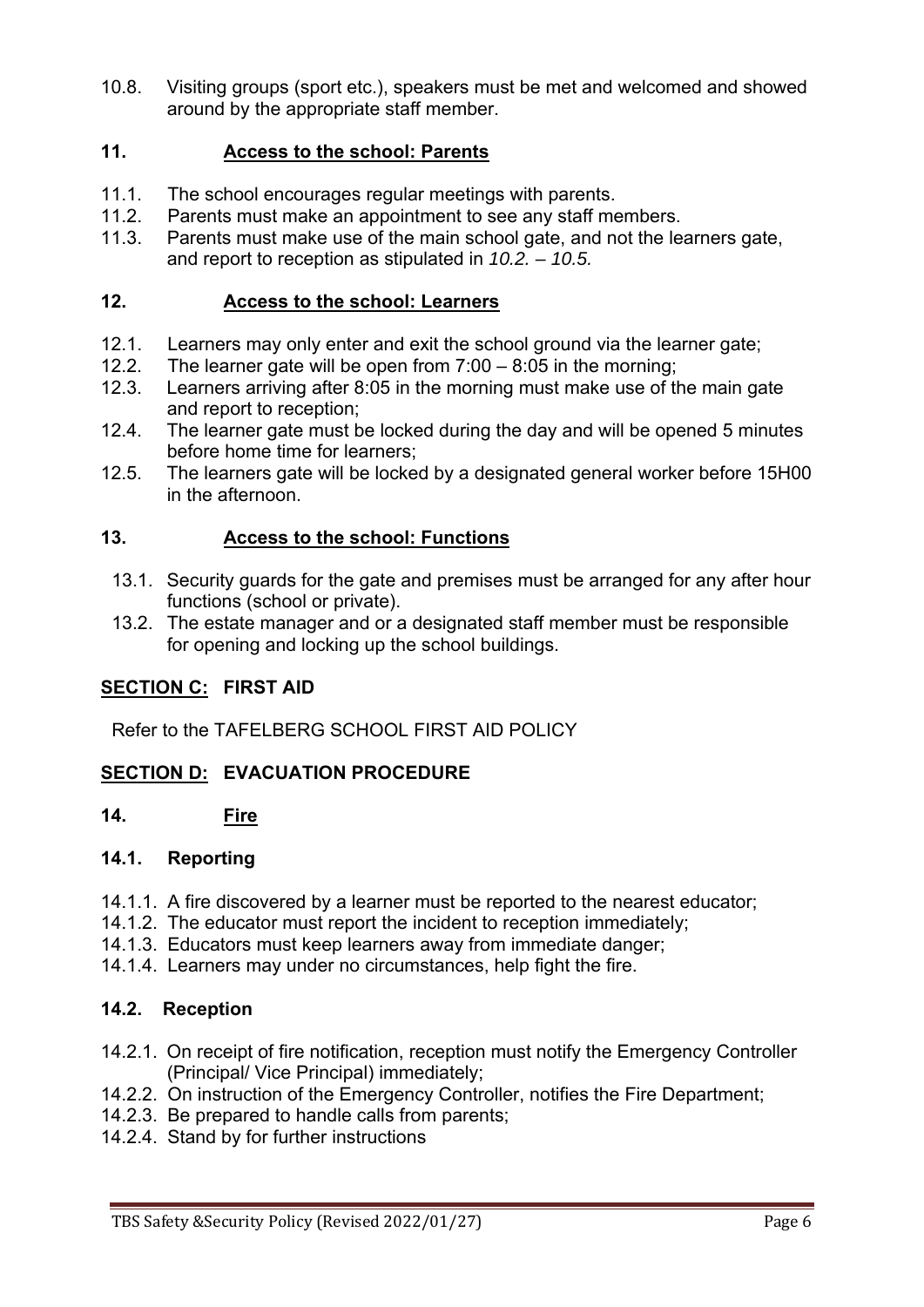## **14.3. Emergency Controller**

On receiving the call will:

- 14.3.1. Quickly assess the situation;
- 14.3.2. Instruct reception to contact the Fire Department;
- 14.3.3. If necessary, issue instructions to evacuate or partially evacuate parts of the school<sup>5</sup>
- 14.3.4. Fire fighting team (See Annexure B) to conduct a tour of the premises to ensure all staff and learners are safely out;
- 14.3.5. Liaise with the Fire Department $6$

#### **14.4. Evacuation Procedure**

On hearing the Emergency Warning Siren, all educators must:

- 14.4.1. Line learners up at the door;
- 14.4.2. Take pen/pencil and usher learners out in single file;
- 14.4.3. Leave the class last and close the door behind them;
- 14.4.4. Do not lock the door, leave all bags, books & cellphones.
- 14.4.5. Proceed along pre-determined route to the sport field;
- 14.4.6. A roll call must be taken once learners are seated on the sport field;
- 14.4.7. Return the roll call list to assigned staff member, report missing learners
- 14.4.8. Remain with learners until further instructions are given;
- 14.4.9. The educators' main responsibility is the safety of the learners and they are not to get involved in the fire fighting.

#### **15. Bomb Threats**

#### **15.1. Reception/Secretary/Person taking the call**

- 15.1.1. Obtain as much information as possible for assessment by the Emergency controller or SAPS;
- 15.1.2. Complete the Bomb Threat quidelines<sup>7</sup>
- 15.1.3. Inform the Emergency Controller.

#### **15.2. Emergency Controller**

- 15.2.1. Inform SAPS;
- 15.2.2. Issue instructions to evacuate of the school (See Annexure B for Emergency Warning System);
- 15.2.3. Liaise with SAPS.

#### **15.3. Evacuation Procedure**

15.3.1. On hearing the Emergency Warning Siren follow the Evacuation Procedure stipulated in *14.4.* 

<sup>5</sup> Annexure D: Emergency Warning Sirens

<sup>6</sup> Annexure G: Map indicating Fire extinguishers & fire hoses

<sup>7</sup> Annexure F: Bomb Threat Guidelines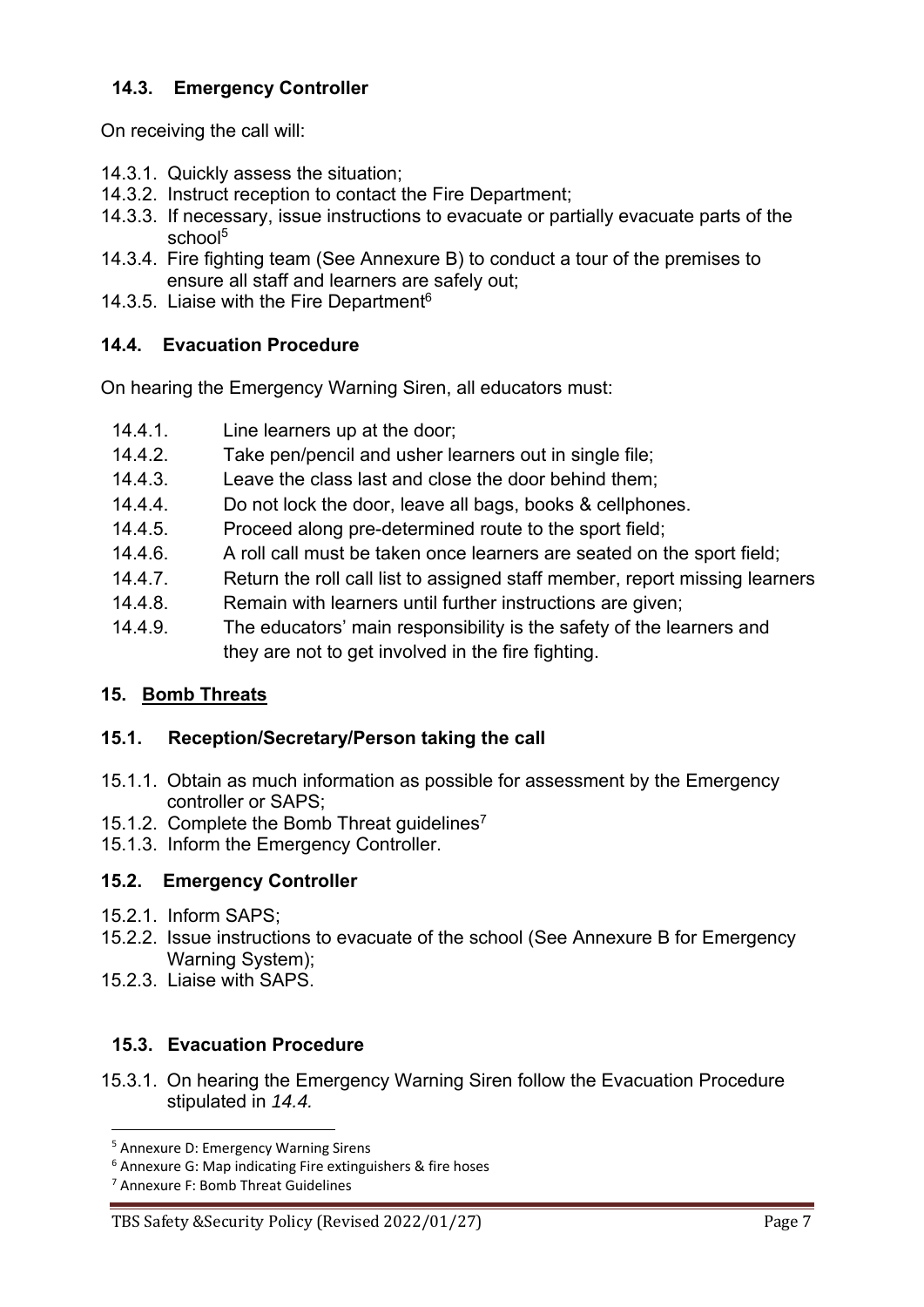#### **16. Civil Unrest/ Shooting/ Attack**

#### **16.1. Possible Threats**

The Emergency Controller must in the event of rumours and/or possible threats to the school do the following:

- 16.1.1. Evaluate the source of information;
- 16.1.2. Confirm and substantiate position with the SAPS;
- 16.1.3. Call briefing session with SMT;
- 16.1.4. Reassure parents via SMS service that the situation is safe and under control and field all phone calls.

## **16.2. Actual Involvement**

In the event of the school being involved in an actual unrest situation the following procedures are to be implemented:

## **16.2.1. Emergency Controller**

- 16.2.1.1. Inform the SAPS of the situation and request advise;
- 16.2.1.2. The Emergency Controller should only act on factual evidence and be careful not to over-react;
- 16.2.1.3. Issue instructions for evacuation of the school.

## **16.2.2. Reception/Secretary**

- 16.2.2.1. Handle all calls from parents;
- 16.2.2.2. Stand by for further instructions from the Emergency Controller.

#### **16.2.3. Teachers**

- 16.2.3.1. Bring learners who may be outside, into the buildings;
- 16.2.3.2. A role call must be taken to ensure all learners are in the class;
- 16.2.3.3. Close doors and windows, stay clear from doors and windows;

16.2.3.4. Safety committee to conduct a tour of the premises to ensure all staff and learners are safe.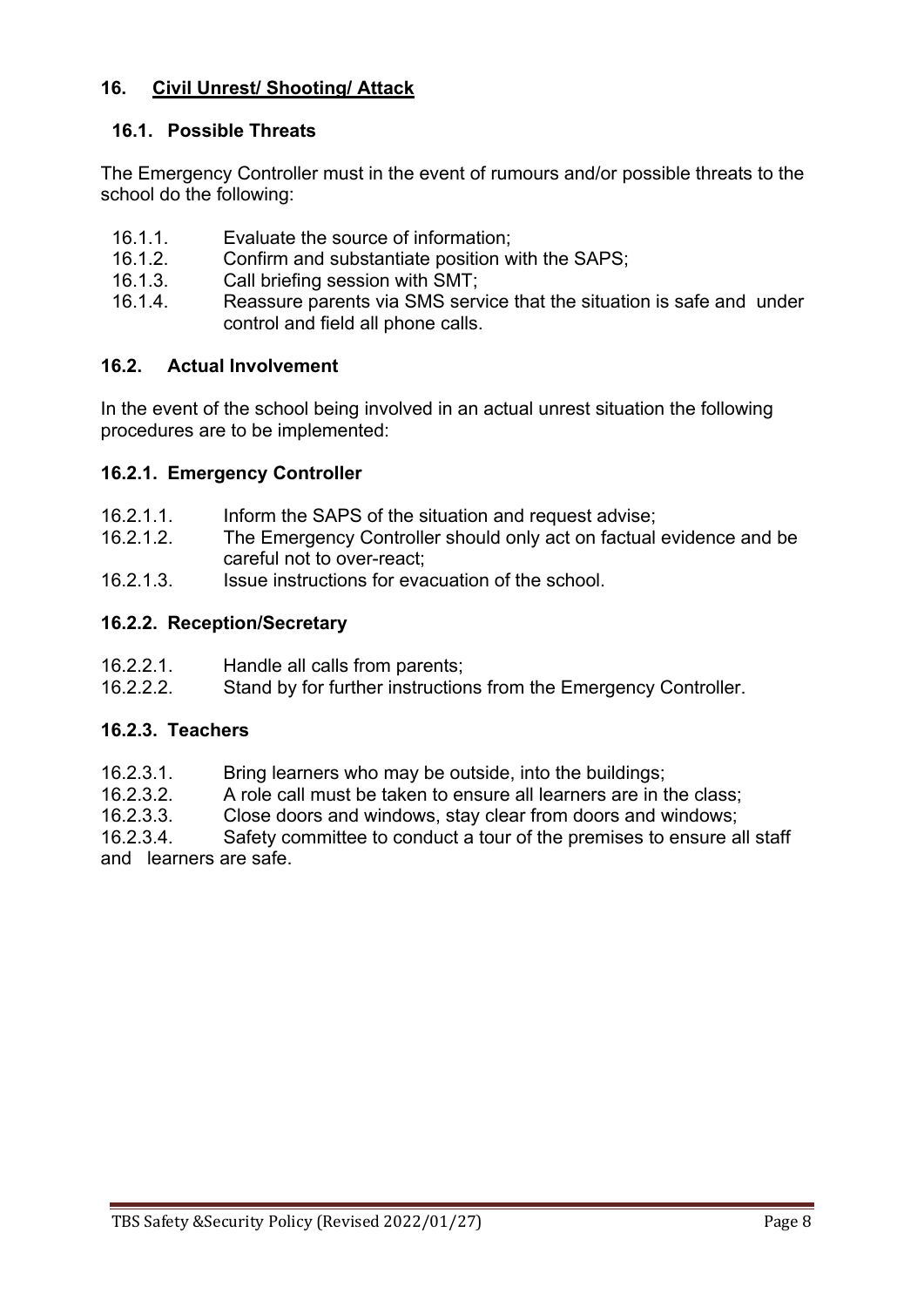# **Annexure A: Emergency Contact Details**

**1. Installation of alarm:**  Wesley Smith 072 310 1142

# **2. Armed Response and Monitoring Company:**  District Watch **Administration** 072 787 7555 (Conrad) 021 559 3024

 Emergency / Control 021 559 4111

**3. School lockup, activation of alarm, key holders linked to armed response unit:** 

|    | <b>Ambulance (24 hours)</b>                                          | <b>Poison Inforn</b>                                  |
|----|----------------------------------------------------------------------|-------------------------------------------------------|
|    | <b>Police:Bothasig</b><br>021 559 9400                               | <b>Fire Departmo</b><br>021 5901701 (<br>021 552 2222 |
|    | <b>Police: Flying Squad</b><br>10 111                                | <b>Police: Bomb</b><br>10 111                         |
|    | <b>Hospital</b><br><b>Milnerton Medi Clinic</b><br>021 529 9299      | N1 City<br>021 590 4448                               |
|    | <b>Ward Councillor</b><br><b>Helen Carstens</b><br>021 590 1680      | <b>Health Depart</b><br>021 483 3764                  |
| 5. | <b>Essential Services:</b>                                           |                                                       |
|    | <b>Clifford La Cock</b>                                              | <b>Chris Eloff</b>                                    |
|    | <b>School Building</b><br><b>Lionel Benecke</b>                      | Juanie Lundie                                         |
|    | <b>School Strong Room &amp; School Safe</b><br><b>Lionel Benecke</b> | Juanie Lundie                                         |
| 4. | <b>School key holders:</b>                                           |                                                       |
|    | Juanie Lundie                                                        | <b>Wesley Smith</b>                                   |
|    | UIIIUIU La UUUN                                                      | LIUHEI DEHEUN                                         |

084 124 (ER 24)

Lionel Benecke

**th Department** 483 3764

**Police: Flying Squad Police: Bomb Unit** 

**Department** 590 1701 (Goodwood) 552 2222 (Milnerton)

**Ambulan Condition 10177 10177 Tygerburg Hospital**<br>084 124 (ER 24) **124 124 124 124 124 124 124 124 124 125 126 127 128 129 129 129 129 129 129 129 12**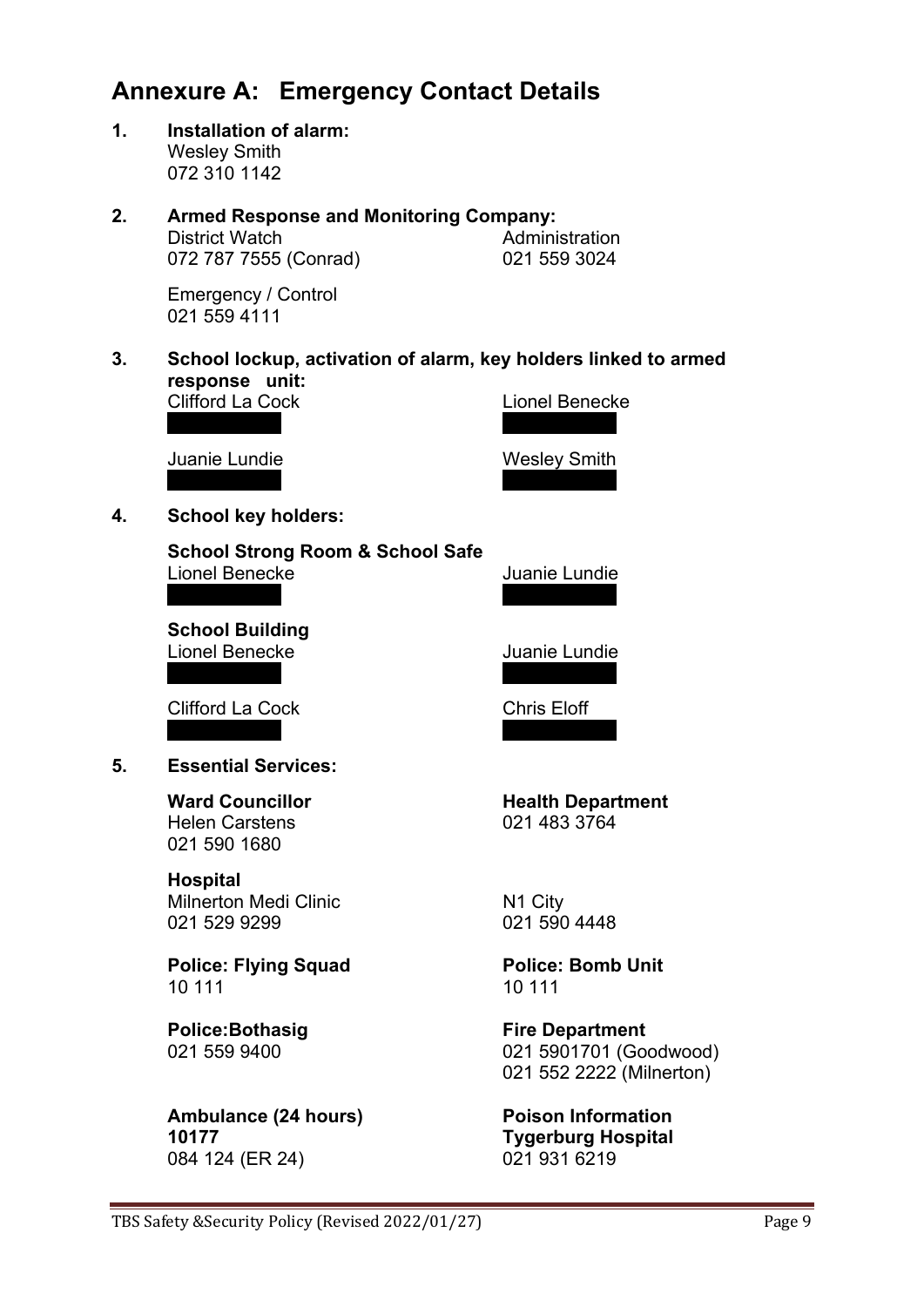086 012 5011

086 010 3054

**Electricity (24 hours)** Disaster Risk Management<br>086 012 5011 080 911 4357

**Water Interruption (a/h)** Metro Emergency services<br>086 010 3054 107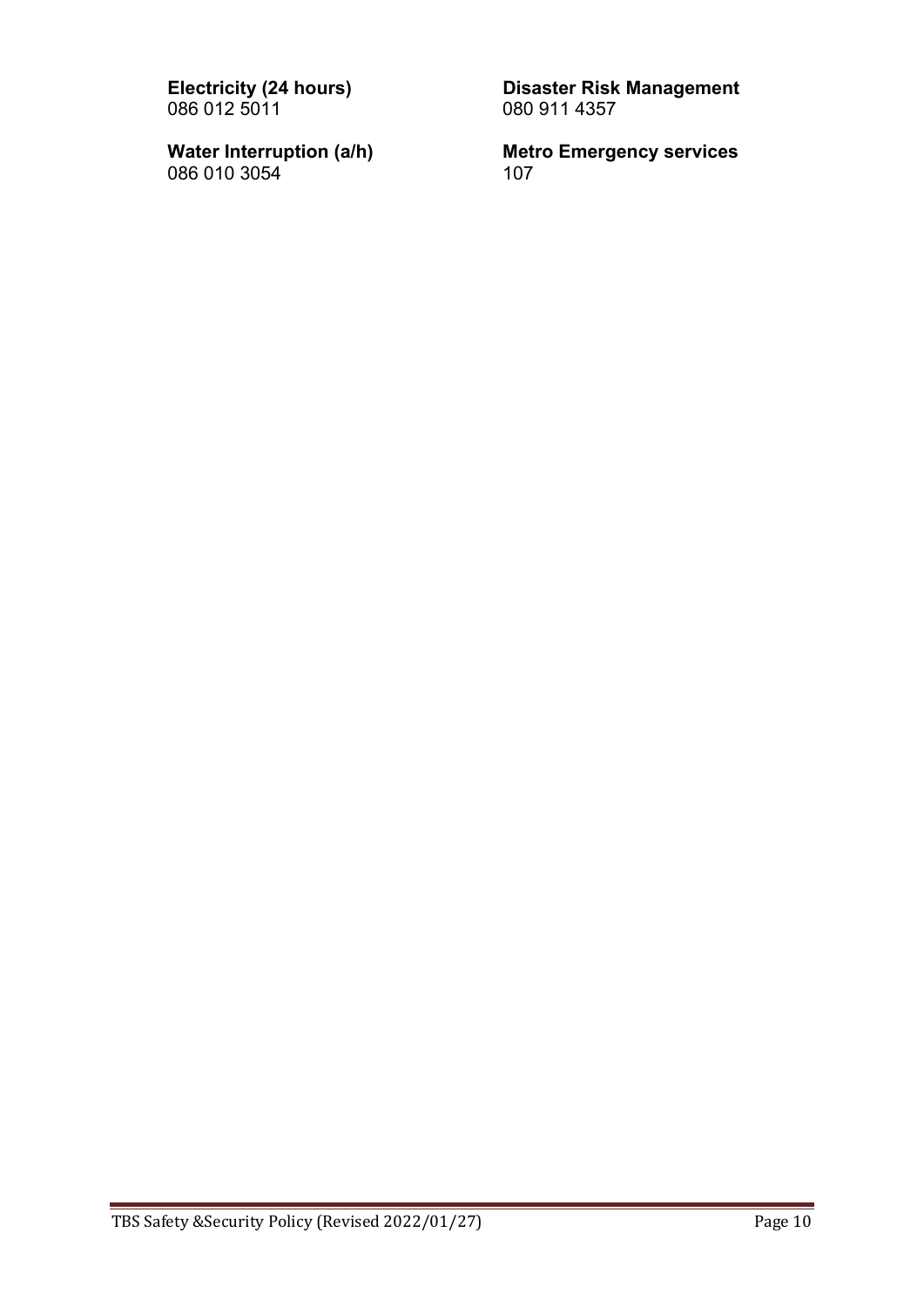# **Annexure B: Safety Committee**

#### **Emergency Controller:**

Juanie Lundie / Lionel Benecke/Lee-Anne Benecke

#### **First Aid:**

Rene Jonkers

# **Fire Extinguishers/ Emergency Siren/ Signage**

Brian Chaston Clifford La Cock

#### **Evacuation Assistance**

|                              |               | Checked | Comment |
|------------------------------|---------------|---------|---------|
| <b>Maps in all rooms</b>     |               |         |         |
| Siren codes in all           |               |         |         |
| rooms                        |               |         |         |
| <b>Evacuation</b>            |               |         |         |
| <b>Assistance:</b>           |               |         |         |
| Senior Section check         | LA Benecke    |         |         |
| <b>Junior Section check</b>  | Abrahams      |         |         |
| <b>Therapy Section check</b> | De Kock       |         |         |
| Admin section check          | Lundie        |         |         |
| Maintenance & tuck           | La Cock       |         |         |
| shop check                   |               |         |         |
| <b>Roll-call Educators</b>   | Woods         |         |         |
| Roll-call learners           | <b>McGee</b>  |         |         |
| Roll-call admin & general    | Chaston       |         |         |
| workers                      |               |         |         |
| Roll-call visitors           | Cloete        |         |         |
| 1 <sup>st</sup> aid kit      | Jonkers       |         |         |
| Evacuation file & visitors   | Chetty        |         |         |
| book                         |               |         |         |
| Keys for gates:              |               |         |         |
| Jnr front gate:              | McGee         |         |         |
| Jnr back gate:               | Edwards       |         |         |
| Snr front gate:              | Open          |         |         |
| Snr back gate:               | Marx          |         |         |
| Class list in file updated   | Cloete/Chetty |         |         |
| Staff list in file updated   | Cloete/Chetty |         |         |
|                              |               |         |         |
|                              |               |         |         |

#### **Firefighting Team**

Clifford La Cock Derek McCulloch Mark Williams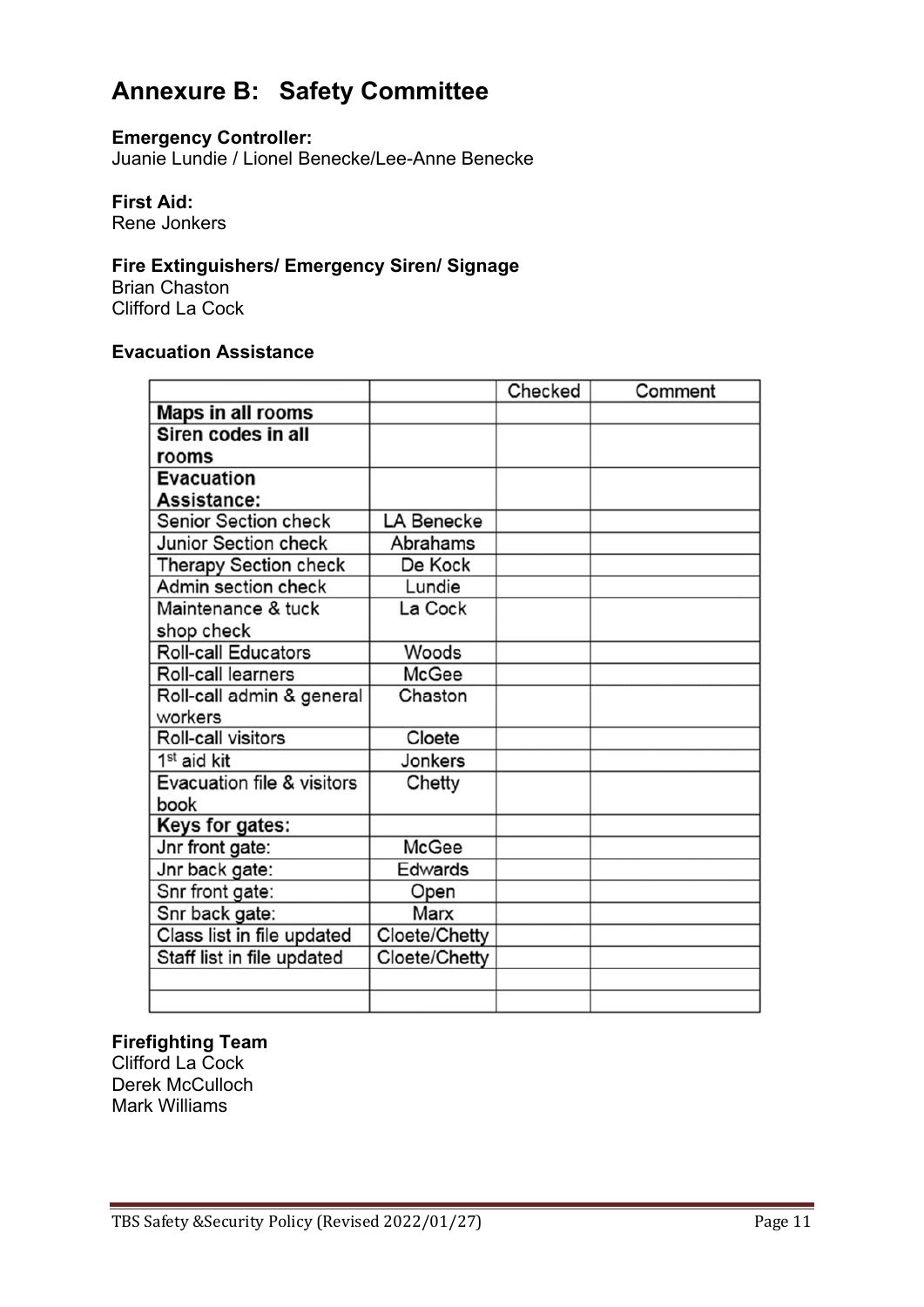# **Annexure C: Safety & Security Audit Checklist**

 **(Taken from the Whole School Evaluation Documents)** 

| Indicate whether the following is true about your school                 |                      |          |        |       |          |  |  |
|--------------------------------------------------------------------------|----------------------|----------|--------|-------|----------|--|--|
| The school has a school safety committee in place that oversees          |                      |          |        |       |          |  |  |
| safety and security policies and issues and reports to the principal and |                      |          |        |       |          |  |  |
| SGB accordingly.                                                         |                      |          |        |       |          |  |  |
| Safety and security regulations, policies and practice are prominently   |                      |          |        |       |          |  |  |
| displayed in appropriate places.                                         |                      |          |        |       |          |  |  |
| The school keeps detailed records of all safety and security incidents.  |                      |          |        |       |          |  |  |
| The school has a first aid kit.                                          |                      |          |        |       |          |  |  |
| Emergency equipment in place (e.g. fire hydrants, sand buckets) and      |                      |          |        |       |          |  |  |
| checked regularly.                                                       |                      |          |        |       |          |  |  |
| The school has an emergency plan and procedures in place (e.g. fire,     |                      |          |        |       |          |  |  |
| natural disasters, etc.)                                                 |                      |          |        |       |          |  |  |
| Regulations for the transporting and supervision of learners on school   |                      |          |        |       |          |  |  |
| trips/outings are in place.                                              |                      |          |        |       |          |  |  |
| Procedures are in place to effectively deal with teachers abusing or     |                      |          |        |       |          |  |  |
| having inappropriate relationships with learners.                        |                      |          |        |       |          |  |  |
|                                                                          |                      |          |        |       |          |  |  |
| Indicate to what extent you agree with the                               |                      |          |        |       |          |  |  |
| following statements                                                     |                      |          | Neutra | Agree |          |  |  |
|                                                                          | Strongly<br>disagree | Disagree |        |       | Strongly |  |  |
|                                                                          |                      |          |        |       |          |  |  |
| Staff members and learners know how to react in                          |                      |          |        |       |          |  |  |
| instances of emergency and disaster, including                           |                      |          |        |       |          |  |  |
| transport arrangements (e.g. emergency practice drills                   |                      |          |        |       |          |  |  |
| are held regularly).                                                     |                      |          |        |       |          |  |  |
| Classes and laboratories are safe and secure.                            |                      |          |        |       |          |  |  |
| The school grounds (e.g. playgrounds) are safe and                       |                      |          |        |       |          |  |  |
| secure.                                                                  |                      |          |        |       |          |  |  |
| The school ensures that learners and staff on school                     |                      |          |        |       |          |  |  |
| premises are safe from outside dangers e.g.                              |                      |          |        |       |          |  |  |
| potentially violent criminals.                                           |                      |          |        |       |          |  |  |
| The school safety policy indicates clear ways of                         |                      |          |        |       |          |  |  |
| dealing with drugs and weapons.                                          |                      |          |        |       |          |  |  |
| The local community contributes towards the safe                         |                      |          |        |       |          |  |  |
| keeping of the schools premises.                                         |                      |          |        |       |          |  |  |
| The school has good relationships with local police,                     |                      |          |        |       |          |  |  |
| traffic department and fire brigade.                                     |                      |          |        |       |          |  |  |
| All staff members relate positively to the learners (e.g.                |                      |          |        |       |          |  |  |
| there is no verbal or physical abuse of learners)                        |                      |          |        |       |          |  |  |
| Educators and learners are not threatened by each                        |                      |          |        |       |          |  |  |
| other or their peers but work together in a caring                       |                      |          |        |       |          |  |  |
| environment.                                                             |                      |          |        |       |          |  |  |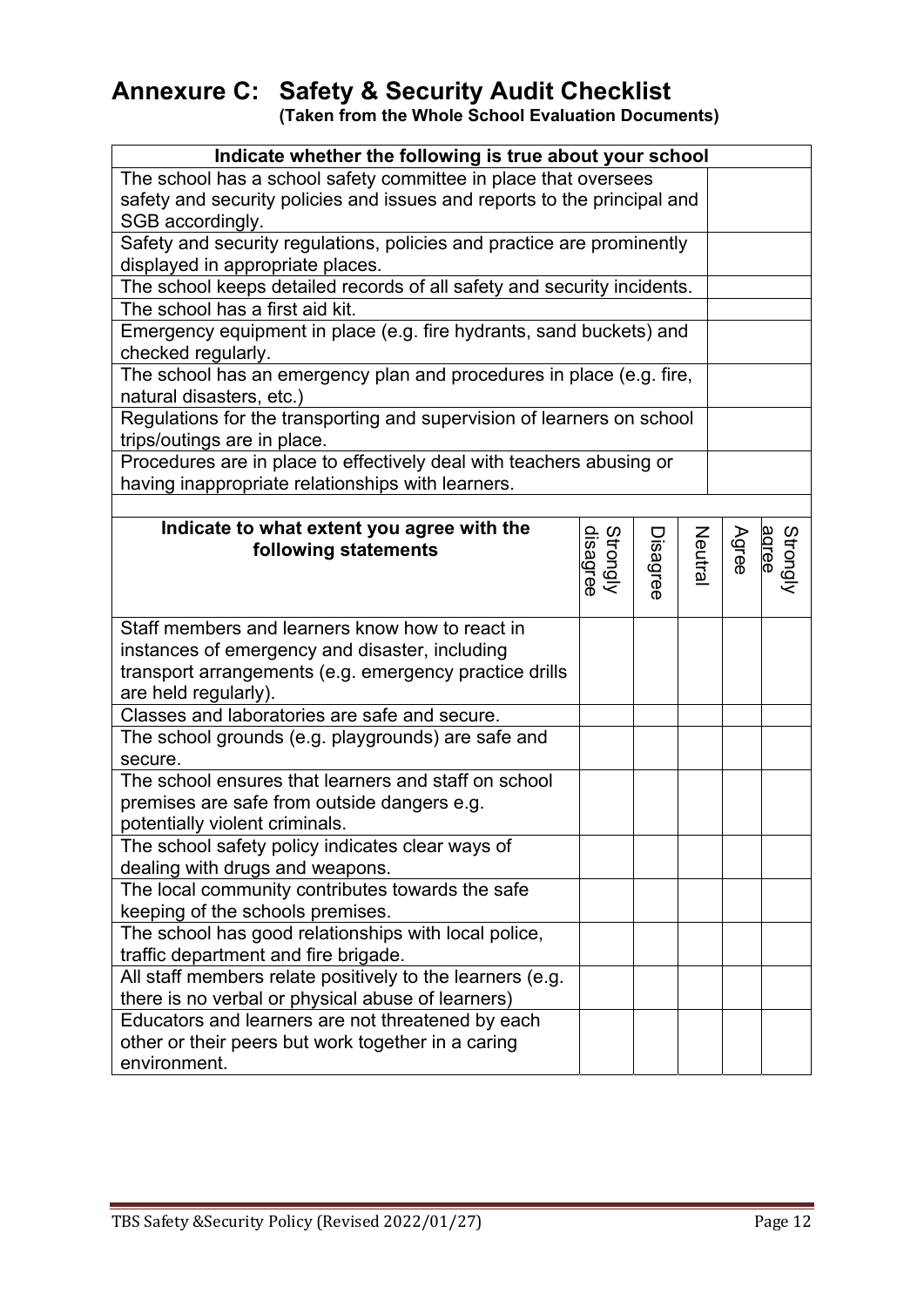# **Annexure D: Emergency Warning Sirens**

To be placed in all classrooms & offices

**1. Short consecutive sirens - ATTACK/SHOOTING**  Stay in building Lay on floor Wait for further instructions **2. Long Continuous siren - FIRE/BOMB** Line-up Follow pre-described route to exit<br>DO NOT RUN<br>DO NOT RUN DO NOT RUN Line-up on the sport fields